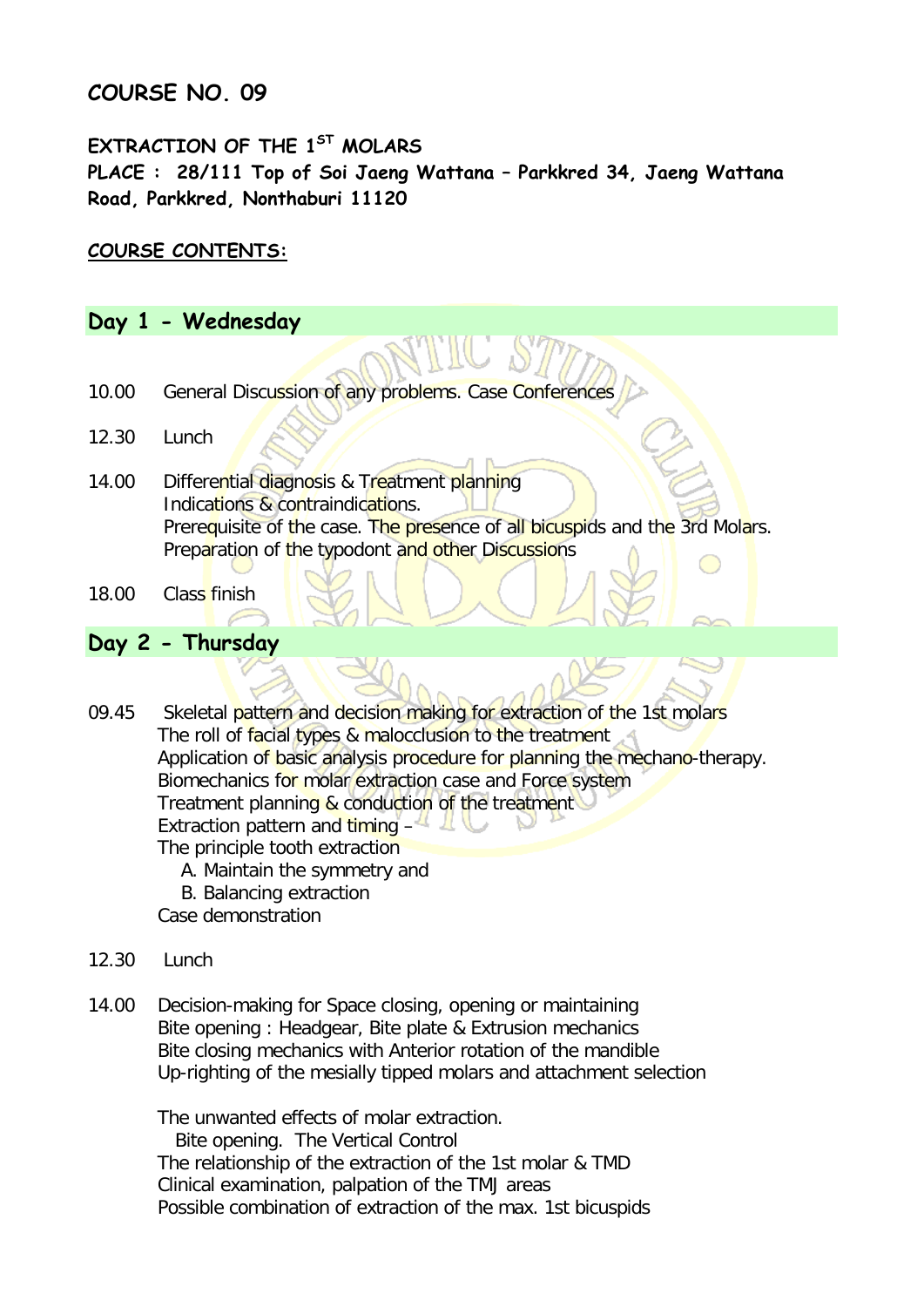Arch wire sequence Wire bending exercise 016 SS leveling arch wire 016 x 016 SS or 016 x 022 TMA Intermediate arch wire with intrusion/extrusion steps Torque control in the mand. anterior segment & bracket selection 016 x 022 or 017 x 022 SS Contraction arch wire

18.00 Class finish

## **Day 3 - Friday**

09.45 Biomechanics for molar extraction case (cont.) Anchorage principle. The use of anterior palatal anchorage Monitoring of the host response Case demonstration Wire Bending Exercise (cont.) 0.016" x 0.022" or 0.017" x 0.022" SS Finishing arch wires (FAW) with tie-back

loops

- $12.30$  Lunch
- 14.00 Fine tuning of the occlusion Selective grinding, Recontouring & Stripping Conclusions: **Esthetics**  Functional occlusion Treatment time Post-treatment Stability

15.00 Class finish

WHAT TO BRING ALONG?

Pliers & Wires

Wire Bending Exercise Book

1 Typodont with acrylic white teeth.

1 set of 018 slot Mini WICK Brackets bonded

ORMCO banded with Alexander 1st & 2nd molar bands, 018 slot

- 1 super glue
- 1 set cementation kit
- 1 "Stabilo" Waterproof Marker, M size, Black

TYPODONT SETUP Please set up your typodont in class I or class III tendency, open-bite All 1st molars are extracted 2nd molars and 3rd molars are mesially tipped.

# **Don't forget to put back your bicuspids in place!**